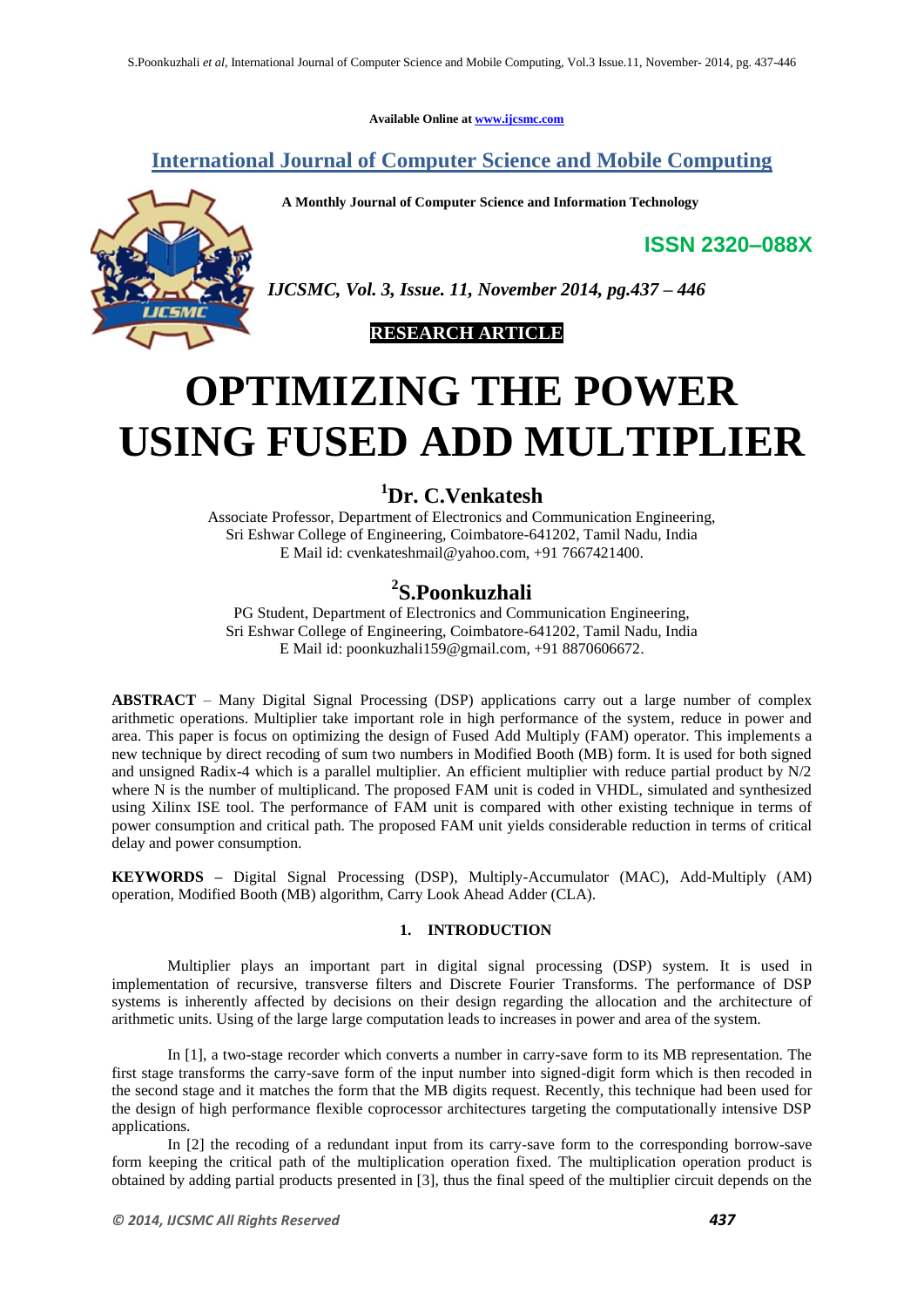speed of the adder circuit and the number of partial products generated. Radix-8 booth encoded technique used then there are only 3 partial products and only one CSA and CLA is required to produce the final product. Through this algorithm it increases in power of the system.

Based on the observation that an addition can often be subsequent to a multiplication (e.g., in symmetric FIR filters), the Multiply-Accumulator (MAC) and Multiply-Add (MAD) units were introduced [4] leading to more efficient implementations of DSP algorithms compared to the conventional ones, which use only primitive resources [5]. Several architectures have been proposed to optimize the performance of the MAC operation in terms of area occupation, critical path delay or power consumption [6], [7].

In [8], MAC components increase the flexibility of DSP data path synthesis as a large set of arithmetic operations can be efficiently mapped on the system. The fused operations are a two-term dot product and addsubtract unit. The FFT processors [9] use "butterfly" operations that consist of multiplications, additions, and subtractions of complex valued data. Both radix-2 and radix-4 butterflies are implemented efficiently with the two fused floating-point operations.

Although the direct recoding of the sum of two numbers in its MB form leads to a more efficient implementation of the Fused Add-Multiply (FAM) unit compared to the conventional one. The existing recoding schemes are based on complex manipulations in bit-level, which are implemented by dedicated circuits in gate-level. This paper focuses on the efficient design of FAM operators and targeting the optimization of the recoding scheme for direct shaping of the MB form of the sum of two numbers. The adoption of the proposed recoding technique delivers optimized solutions for the FAM design enabling the targeted operator to be timing functional (no timing violations) for a larger range of frequencies. Also, under the same timing constraints, the proposed designs deliver improvements in both area and power consumption, thus outperforming the existing Modified Booth Scheme recoding solutions.

#### **2. PROPOSED METHOD**

#### **2.1. FAM ARCHITECTURE**

The direct recoding of the sum of two numbers in its MB form produce more efficient implementation of the FAM unit compared to the conventional one. The existing recoding schemes are based on complex manipulations in bit-level, which are implemented by circuits in gate-level. This paper focuses on the efficient design of FAM operators, targeting the optimization of the recoding scheme for direct shaping of the MB form of the sum of two numbers. More specifically, this paper proposes a new recoding technique which decreases the critical path delay, reduces area and power consumption. The proposed Modified Booth Recoding Scheme algorithm is structured, simple and can be easily modified in order to be applied either in signed or unsigned numbers, which comprise of odd or even number of bits. In this technique, explore an alternative schemes of the proposed Modified Booth Recording Scheme approach using conventional and signed-bit Full Adders (FAs).





In the FAM design presented in Fig. 1. It shows the multiplier is a parallel one based on the MB algorithm. Consider the product  $X<sup>Y</sup>$ , where X is the multiplier and Y is the output of adder A and B. The term Y is expressed in terms of  $(y_{n-1} y_{n-2} \ldots y_1 y_0)$  is encoded based on the MB algorithm and X in terms of  $(x_{n-1}$  $x_{n-2}$  …..  $x_1$  x<sub>0</sub>). Both X and Y consist of n=2k bits where the value of k is 4 and are in 2's complement form.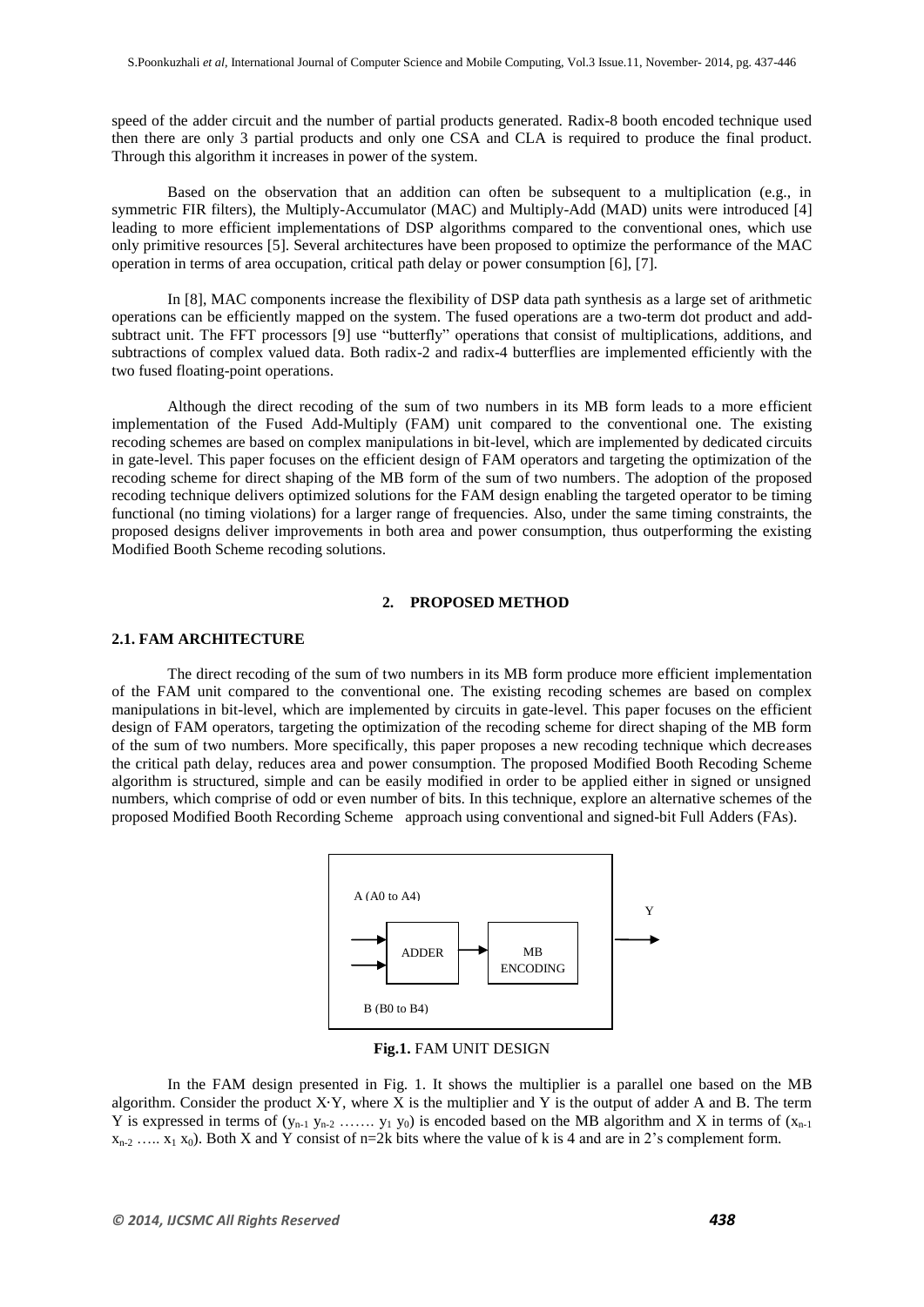FAM UNIT

PARTIAL PRODUCT GENERATOR

> WALLANCE TREE



tree along with the correction term. Finally the carry save output of the Wallance CSA tree is leaded to a fast Carry skip adder to form the final result  $Z = X \cdot Y$ .

After the partial products are generated, they are added through a Wallance Carry Save Adder (CSA)

## **2.2 MODIFIED BOOTH RECODING SCHEME (MBRS)**

In MBRS recoding technique, the sum of two consecutive bits of the input A and B are converted into MB digit  $Y_i^{MB}$ . The most significant digit is negatively weighted while the two least significant digits is positive weight The two pairs of bits in MB form are used signed-bit arithmetic. For this purpose, a set of bit-level signed Full Adders (FA) are consider here to calculate the carry and sum. The schematics and Boolean equation for even and odd bit half adders is shown in Fig.3 and Fig.4.

 $TABLE - 1$ Modified Booth Encoding Table.

# CARRY SKIP ADDER PRODUCT (Z=X∙ (A+B))

**Fig.2.** FAM ARCHITECTURE

The basic FAM architecture is shown in Fig.2. The generation of k partial products can be written as,

$$
PP = X \cdot Y_j^{MB} = \bar{p} \, 2^n + \sum_{i=0}^{n-1} p_{j,i} \cdot 2^i \tag{1}
$$

Y

c<sub>r</sub> S

X

Where PP is the generation of partial products and digit  $Y_i^{MB}$  is correspond to the three consecutive bits,  $Y_{2i+1}$ ,  $Y_{2i}$  and  $Y_{2i-1}$ . Table I shows how they are formed by summarizing the MB encoding technique. Each digit is represented by three bits named S, one and two. The sign bit S shows if the digit is negative  $(S=1)$  or positive  $(S=0)$ . Signal one shows if the absolute value of a digit is equal to 1 (one=1) or not (one=0). Signal two shows if the absolute value of digit is equal to 2 (two=1) or not (two=0). Using these three bits we calculate the MB digits  $Y_i^{MB}$  by the following relation:

$$
Y_i^{MB} = (-1)^{sj} \cdot [\text{ one}_i + \text{ two}_i]
$$

| <b>Binary</b> |          |            | <b>MMB</b> Encoding |      |      | carry |
|---------------|----------|------------|---------------------|------|------|-------|
| $Y_{2j+1}$    | $Y_{2i}$ | $Y_{2j-1}$ | Sign= sj            | onej | twoj |       |
|               |          |            |                     |      |      |       |
|               |          |            |                     |      |      |       |
|               |          |            |                     |      |      |       |
|               |          |            |                     |      |      |       |
|               |          |            |                     |      |      |       |
|               |          |            |                     |      |      |       |
|               |          |            |                     |      |      |       |
|               |          |            |                     |      |      |       |

 $\begin{pmatrix} 2 \end{pmatrix}$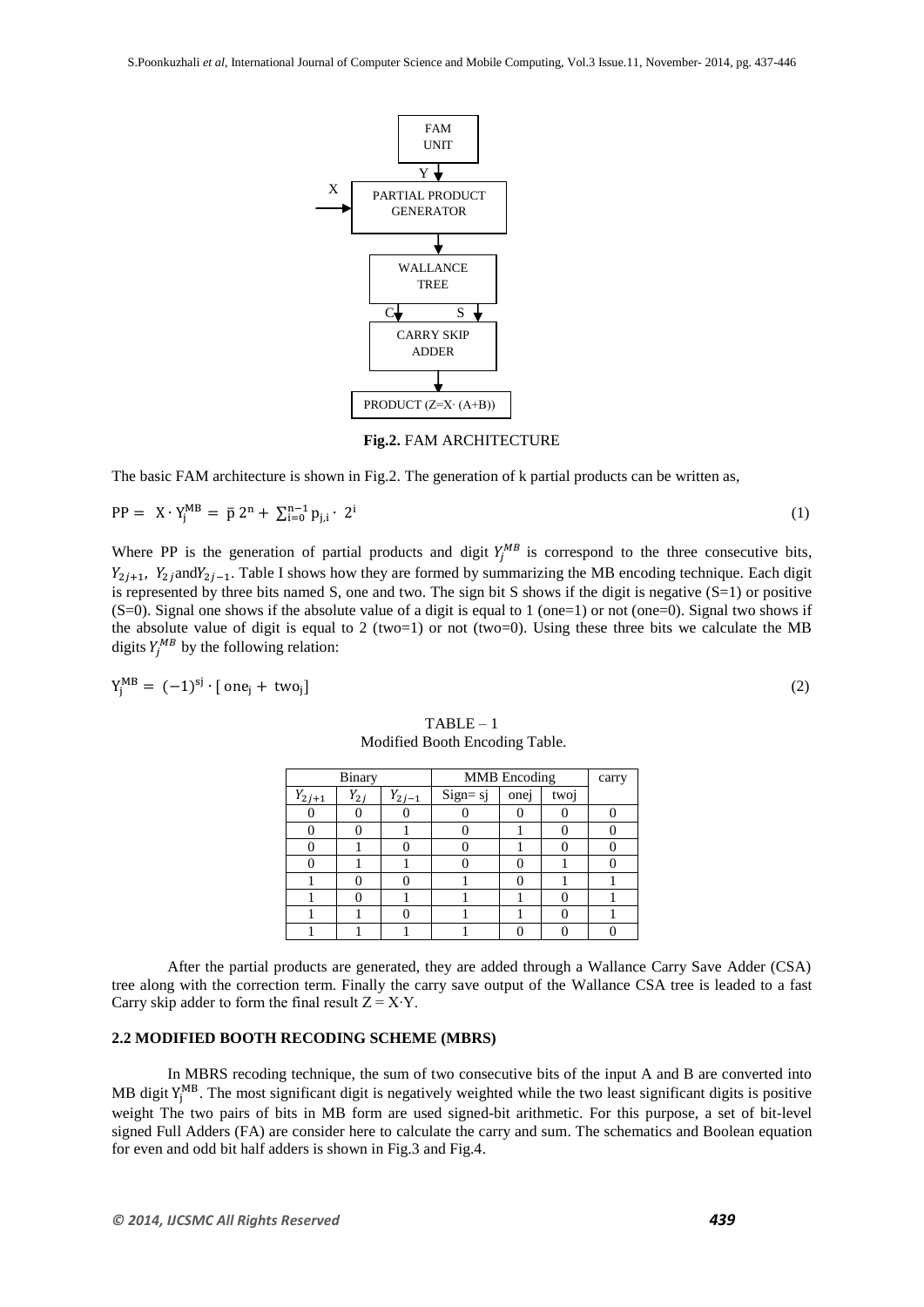

Full Adder for Odd Bit, Carry =  $((p \lor \overline{q}) \land c_i) \lor (p \land \overline{q}),$ Sum = p XOR q XOR  $c_i$ 





Full Adder for Even Bit, Carry =  $((p \lor q) \land \overline{C} \iota) \lor (p \land q)$ ,  $Sum = p XOR q XOR c_i$ 



The basic operation of full adder for odd bit and even bit is shown in the Table 4 and 5 respectively. Considering that p, q and  $c_i$  are the binary inputs and  $c_0$ , s are the outputs (carry and sum respectively) of a full adder for even bits. It implements the relation 2⋅c−s = p – q +  $c_i$  where the bits s and q are considered negatively signed (Table 4). Table 5 show the operation of full adder for odd bits which implements the relation 2⋅c+s =  $-p-q+c_i$  and manipulates a negative (q) and a positive (p) inputs.

| Inputs         |          |          | Output<br>Output |          |          |
|----------------|----------|----------|------------------|----------|----------|
| $p(+)$         | $q(-)$   | $c_i$    | Value            | Carry, C | Sum, S   |
| $\overline{0}$ | 0        | 0        | 0                | 0        | 0        |
| $\overline{0}$ | $\theta$ | 1        | $+1$             | 1        | 1        |
| $\overline{0}$ | 1        | $\theta$ | $-1$             | $\theta$ | 1        |
| $\overline{0}$ | 1        | 1        | 0                | $\Omega$ | $\theta$ |
| 1              | $\theta$ | $\theta$ | $+1$             | 1        | 1        |
| 1              | $\theta$ | 1        | $+2$             | 1        | $\theta$ |
| 1              | 1        | $\theta$ | $\Omega$         | $\Omega$ | $\theta$ |
| 1              | 1        | 1        | $+1$             | 1        | 1        |

Table –2 Truth Table For Full Adder Odd Parity Dual Operation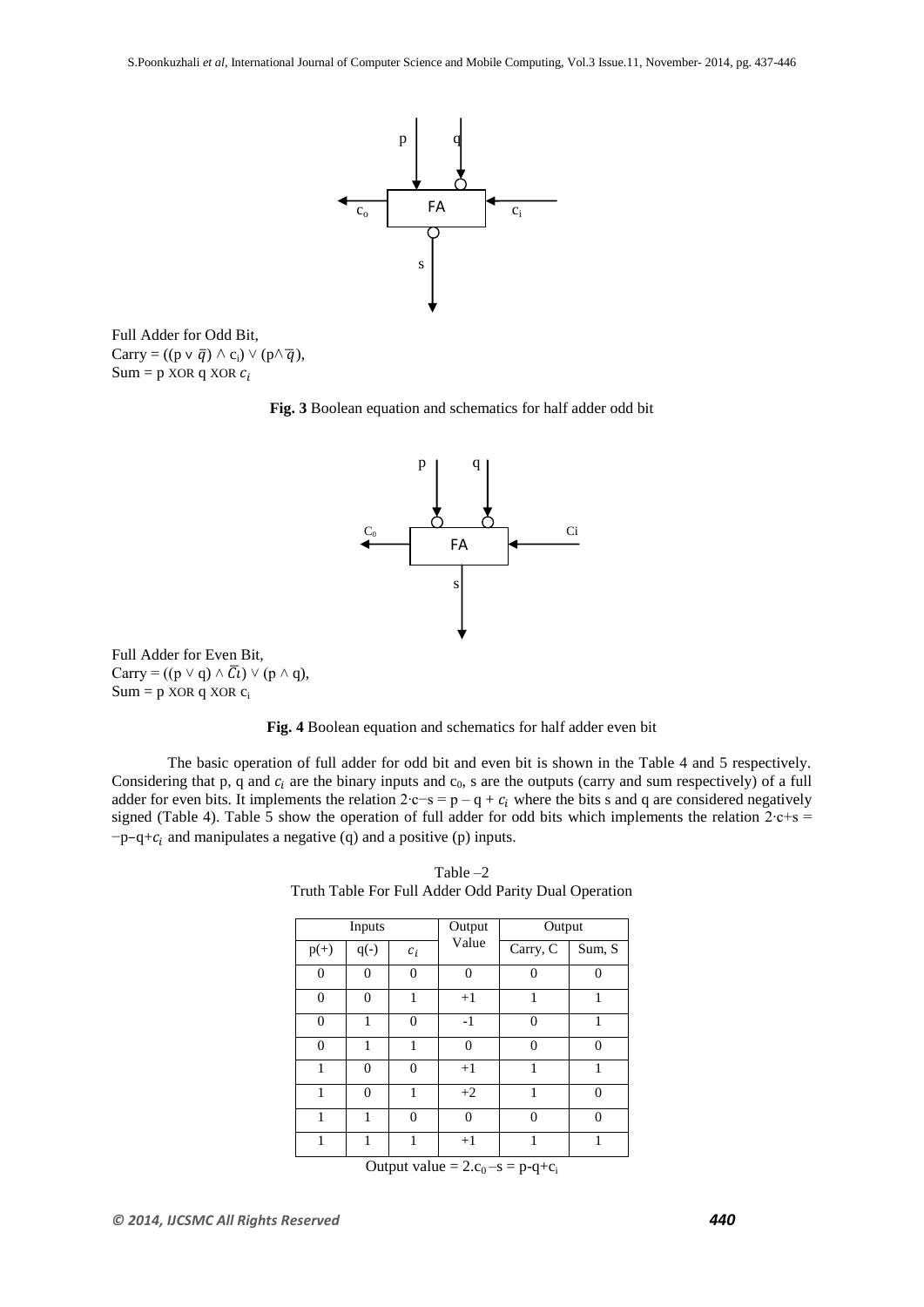|                                            | Inputs |          | Output   | Output |               |  |
|--------------------------------------------|--------|----------|----------|--------|---------------|--|
| $p(-)$                                     | $q(-)$ | $c_i$    | Value    | Carry, | Sum,          |  |
|                                            |        |          |          | C      | S             |  |
| $\theta$                                   | 0      | $\theta$ | $\Omega$ | 0      | 0             |  |
| $\theta$                                   | 0      | 1        | $+1$     | 0      | 1             |  |
| 0                                          |        | 0        | $-1$     |        |               |  |
| $\theta$                                   | 1      | 1        | 0        | 0      | 0             |  |
| 1                                          | 0      | 0        | $-1$     | 1      | 1             |  |
|                                            | 0      | 1        | 0        | 0      | 0             |  |
| 1                                          |        | 0        | $-2$     |        | $\mathcal{O}$ |  |
| 1                                          | 1      | 1        | $-1$     |        | 1             |  |
| Output value = $-2.c_0 + s = -p - q + c_i$ |        |          |          |        |               |  |

Table –3 Truth Table For Full Adder Even Parity Dual Operation

In the proposed recoding technique is referred as MBRS. For the given circuits Fig 5 Full adder is modified to obtain low power and high speed. The sum of A and B is given by the next relation

$$
Y = A + B = y_k \cdot 2^{2k} + \sum_{j=0}^{k-1} y_j^{MB} \cdot 2^{2j} \tag{5}
$$

Where 
$$
y_i^{MB} = -2s_{2j+1} + s_{2j} + c_{2j}
$$
 (6)



**Fig. 5** Circuit diagram for proposed MBRS

The critical path delay of MBRS recoding scheme can be calculated as:

 $T_{MBRS-2} = T_{FA \text{ carry}} + T_{FA \text{Sum}}$  (7)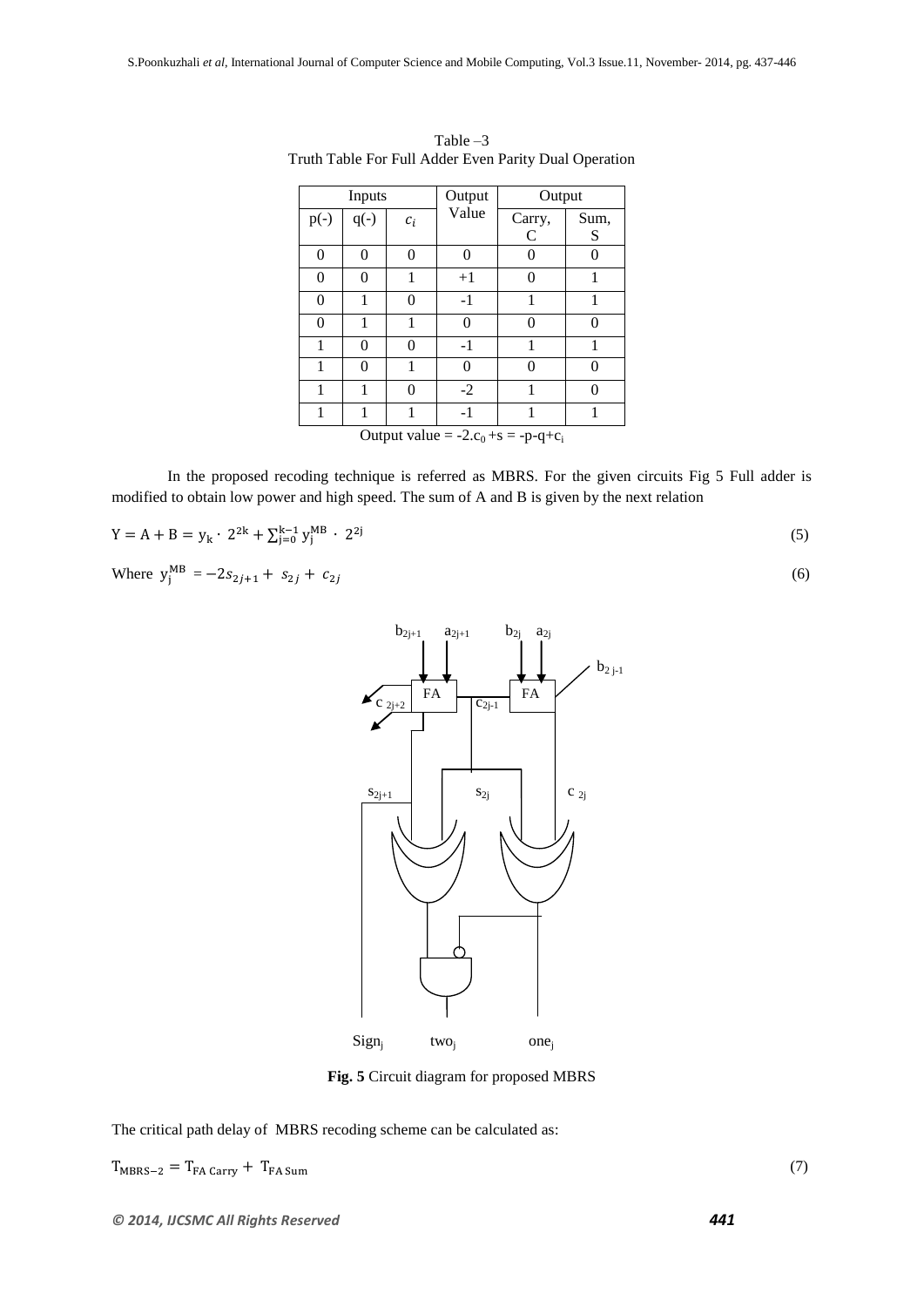Where  $T_{FA, Carr}$  are the delays of shaping the output carry of a conventional even bit Full Adder respectively and  $T_{HASum}$  is the delay of forming the sum of a signed odd bit full adder.

#### **3. ADDER ARCHITECTURE**

In digital system there are many ways to perform binary addition, each of with its own area\delay trade-off. A great many tricks are used to speed up addition, encoding, replication of factors, and precharging are just some of them. In this paper, Wallance tree and Carry skip adder are used.

#### **3.1 WALLANCE TREE**

In order to speed up multiplication is to use more adders to speed the accumulation of partial products. The best-know method for speeding up the accumulation is the Wallace tree, which is an adder tree built from Carry Save Adder, which is simply an array of full adders. A carry save adder is given three n-bit numbers a,b,c computes two new numbers that is carry and sum. The structure of the Wallance tree is shown in the Fig.6.



**Fig. 6** structure of wallance tree

A wallance tree multiplier is fater than a simple array multipliter because its height is logarithmic in the word size, not liner. A carry save adder, given three n-bit numbers a,b,c, computes two new products of sum and carry. The partial products are introduced at the top of the tree. Each of the outputs is shifted left by one bit scince it represent the carry out. Then the produced carry and sum products are given to the input of the carry skip adder.

#### **3.2 CARRY SKIP ADDER**

The carry skip is a set of bits is the same as the carry in to those bits. This adder make use of the carry propogate relationship. The structure of carry skip adder is shown in fig. 7. Thus the carry chain for a carryskip adder divided into the group.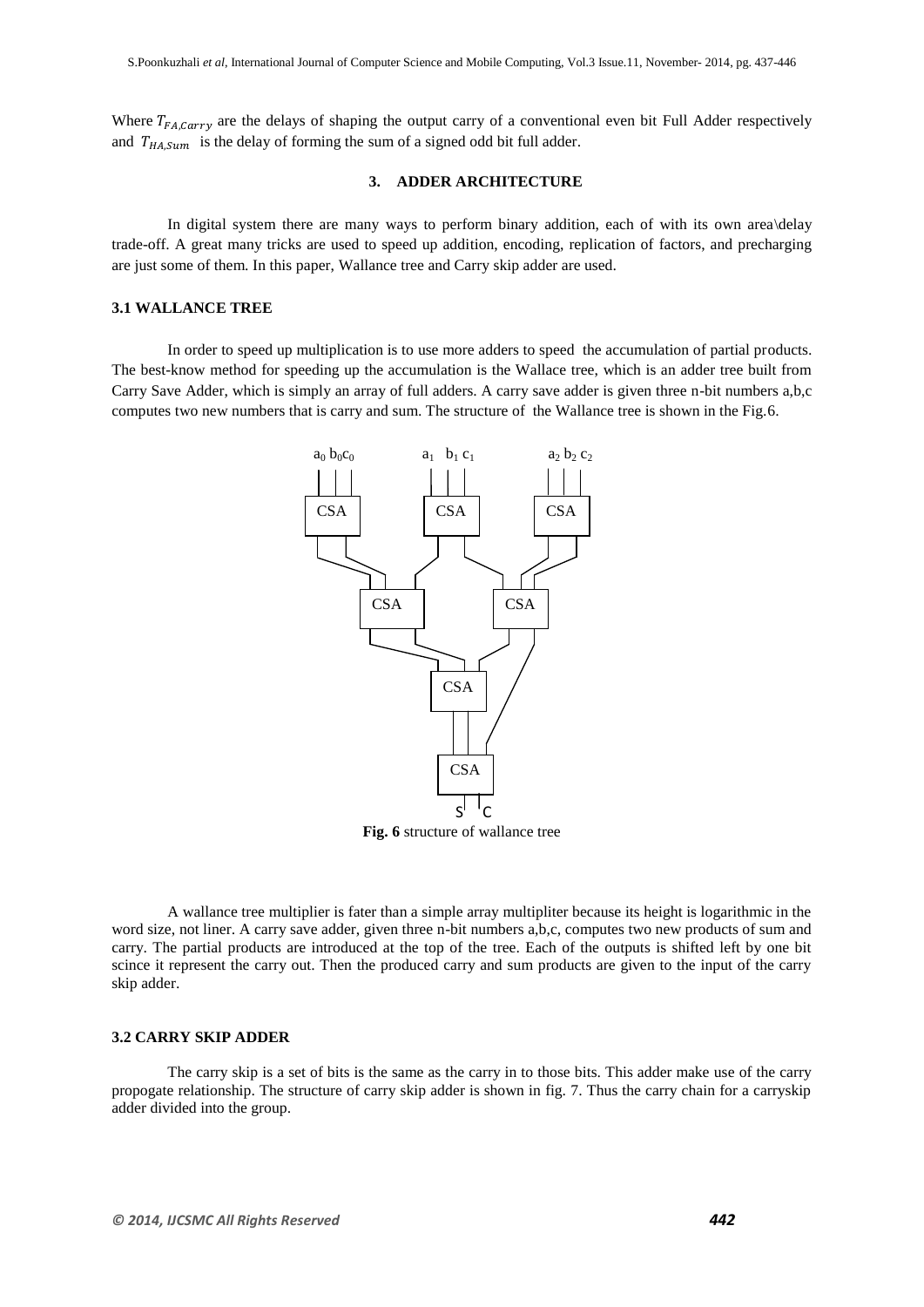

**Fig** 7. Structure of carry skip adder

Each time carry is propagated for every bit in the stage, then a bypass gate sends the stage carry input directly to the carry output. It reduces the delay in the circuit. The critical path of a carry-skip-adder begins at the first full-adder, passes through all adders and ends at the sum-bit. Carry-skip-adders are chained to reduce the overall critical path, since a single n-bit carry-skip-adder has no real speed benefit compared to a n-bit carry ripple adder. Thus the final result of  $Z=(X\cdot Y)$  is obtained from carry skip adder.

#### **4. POWER ANALYSIS**

The power of FAM unit using Carry look ahead adder and carry save adder are compared and tabulated in table 4. It also shows that the proposed fused add multiple unit algorithm consumes less power than the existing algorithm like modified booth recoder, basic recoding algorithm etc. The Fig. 8 shows a bar chart with power in y-axis and various techniques in x- axis. From the fig.8 it is found that the FAM with carry skip adder posses the least power of 0.034W, while the basic recoding algorithm posses the maximum of 0.122W.

| Various technique      | Power (W) |
|------------------------|-----------|
| FAM+CSA adder          | 0.034     |
| FAM+CLA adder          | 0.038     |
| <b>MB ALGORITHM</b>    | 0.109     |
| <b>BASIC RECORDING</b> |           |
| <b>ALGORITHM</b>       | 0.122     |

|  |  |  | <b>Table 4- Power analysis</b> |
|--|--|--|--------------------------------|
|--|--|--|--------------------------------|



Fig 8. Power Vs Various technique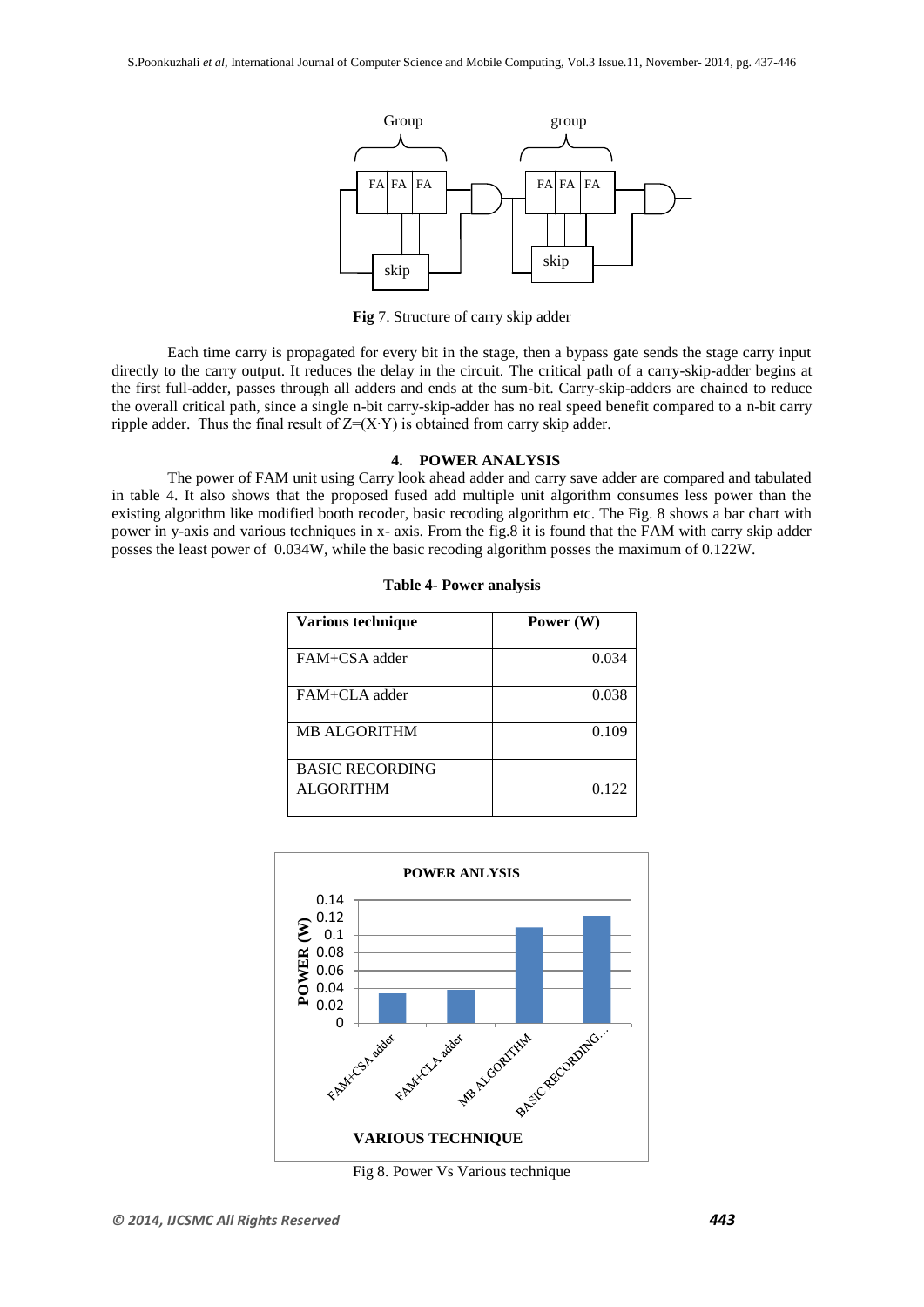The Fused add multiply unit with carry skip adder posseses lower power compared to the fused add multiply uint with carry look ahead adder. The carry skip adder uses the advantage of reducing the critical path in the circuit and operates faster with lower delay overheads.

#### **5. SIMULATION RESULTS**

The proposed Fused add unit is implemented in the VHDL, simulated with Xilinx and modelsim. Testing is carried out using various inputs. This is an used to reduced the computation in the circuits. The simulation results of fused add multiply unit with carry look ahead adder is shown in Fig.9 FAM Unit with CLA adder for even bit and Fig.10 FAM unit with CLA adder for odd bit. An two 8-bit input A and B is given to the FAM unit. Then produced output 8-bit from FAM unit is multiplied with the 8-Bit multiplicand X and partial products are generated. Then the generated 16-bit Z output is taken from CLA adder .



**Fig. 9 FAM unit with CLA adder for even bit**

| Nв | Yb.          | <b>T.V.</b><br>0.Op<br>23 Oct<br>HA 3<br>20Ap<br>ш<br>Ш | $200\,\mathrm{s}$<br>K Sa<br>Ш<br>Ш |
|----|--------------|---------------------------------------------------------|-------------------------------------|
| İШ | 10.00010     | AJLIANA LI                                              |                                     |
| М  | <b>FLOOR</b> | Œ                                                       |                                     |
| л  | EMENO,       | œ                                                       |                                     |
| T١ | KOME(        | COLO                                                    |                                     |
|    |              |                                                         |                                     |

**Fig. 10 FAM unit with CLA adder for odd bit**

The simulation result of FAM with CSA adder is shown in Fig. 11 FAM unit with CSA adder for even bit and Fig 12 FAM unit with CSA adder for odd bit. Similar to the first architecture two 8-bits inputs of A and B is given to the FAM unit. Then produced output 8-bit from FAM unit is multiplied with the 8-Bit multiplicand X and partial products are generated. Then the generated 16-bit Z output is taken from CSA adder.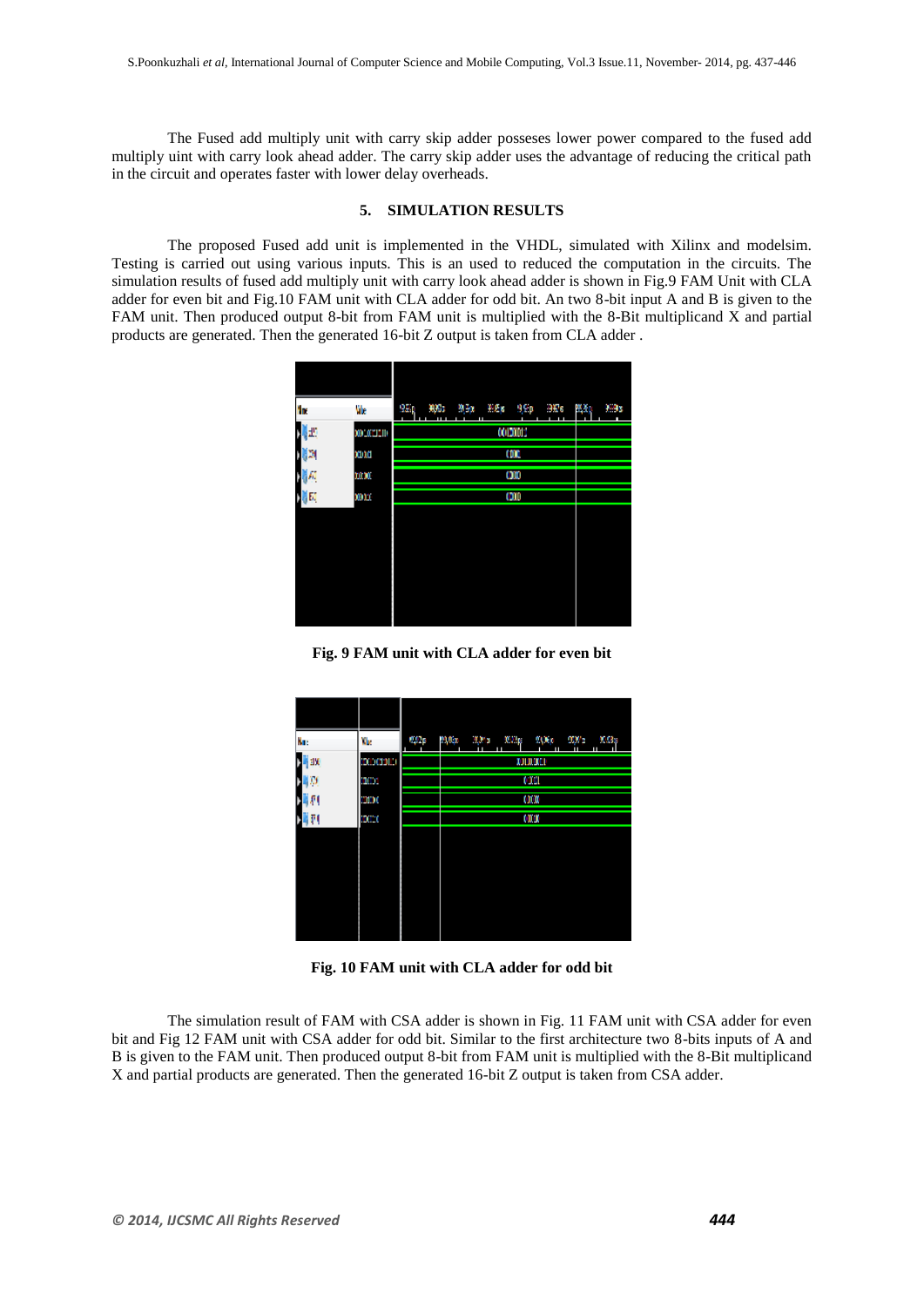| ŃП | Wu            | 15%)<br>626 | 副称<br>后段<br>9E.   | 821<br>98e<br>9,62 |
|----|---------------|-------------|-------------------|--------------------|
| Ш  | 0121012101123 |             | <b>COLORED LE</b> |                    |
| 41 | $y=y$         |             | XDXXI             |                    |
| ш  | )'L01         |             | 1000              |                    |
| ш  | ) 31          |             | m                 |                    |
|    |               |             |                   |                    |
|    |               |             |                   |                    |
|    |               |             |                   |                    |
|    |               |             |                   |                    |

**Fig. 11** FAM unit with CSA adder for even bit

| Nш     | Vк               | <b>BS</b><br>劉宏8<br>ш | 醫學<br>9,352<br>ш | BW)<br>S. |
|--------|------------------|-----------------------|------------------|-----------|
| M 4150 | ходождено        |                       | <b>monument</b>  |           |
| UТ     | <b>Charleson</b> |                       | XXI)I            |           |
| ۸U     | <b>DIGO</b>      |                       | ELDO K           |           |
| Ш      | XXX U            |                       | <b>xu</b> k      |           |
|        |                  |                       |                  |           |
|        |                  |                       |                  |           |
|        |                  |                       |                  |           |
|        |                  |                       |                  |           |

**Fig.12** FAM unit with CSA adder for bit bit

The power consumption of the two algorithm is analysed in Xilinx using XP power analyser. The values of power in case of FAM with CLA is same for both even and odd bit shown in Fig. 13 and 14 of FAM unit with CLA adder.

| On-Chip      | Power (W) | Used | Available | Utilization (%) |
|--------------|-----------|------|-----------|-----------------|
| Logic        | 0.000     |      | 1920      |                 |
| Signals      | 0.000     | 52   |           |                 |
| <b>MULTs</b> | 0.000     |      |           | 25              |
| IOs          | 0.004     | 40   | 66        | 61              |
| Leakage      | 0.034     |      |           |                 |
| Total        | 0.038     |      |           |                 |

**Fig. 13** Power of FAM with CLA adder